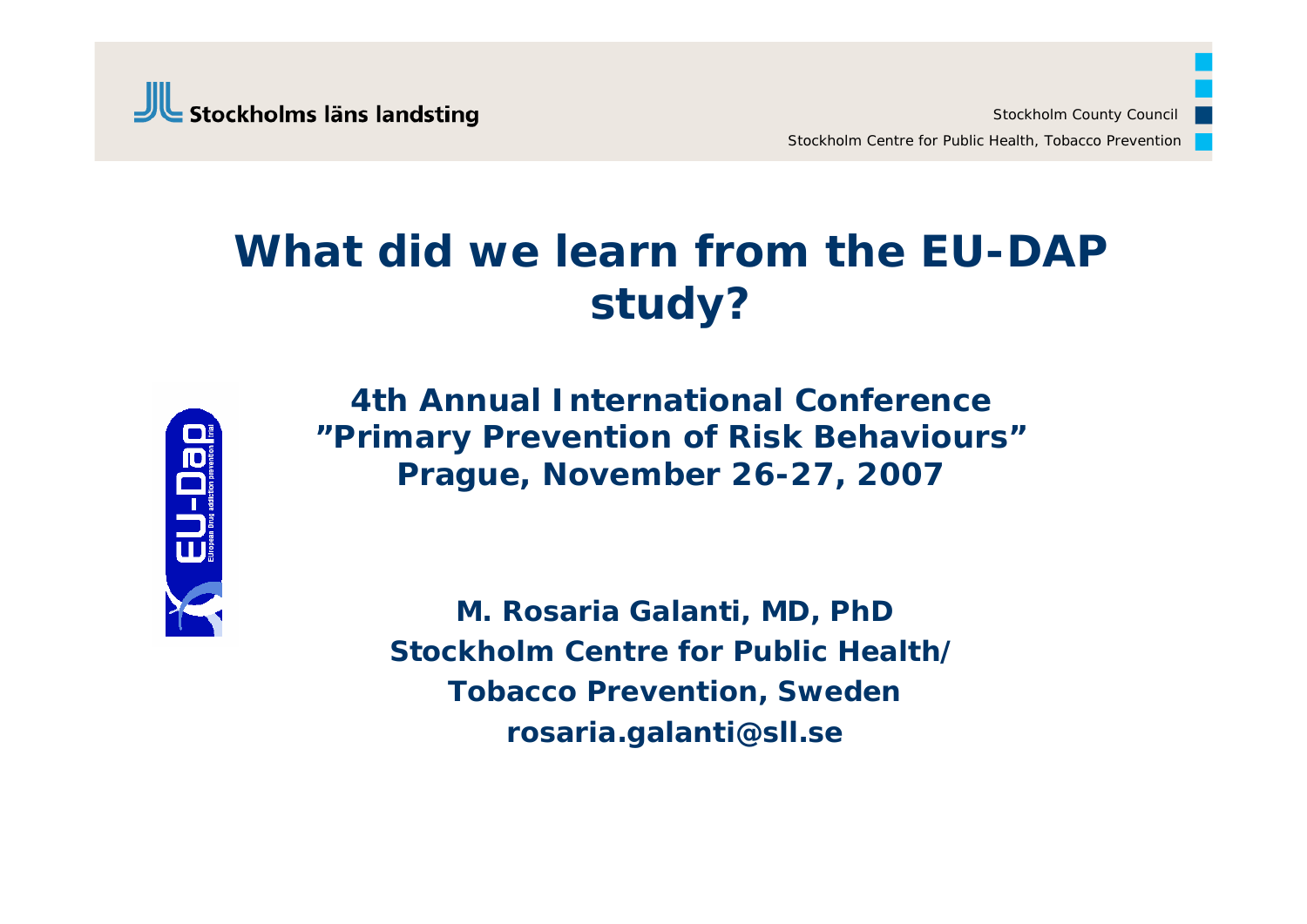### **EU-DAP 1: Model components of "Unplugged" (Comprehennsive Social Influence) 1**

- **Knowledge (consequences)**
- **Normative education (vested interests)**
- Life Skills

#### $+$

High interactivity (Role play, group work, group games)

**1 Sussman S. et al.,** SUBSTANCE USE & MISUSE 39:1971–2016, 2004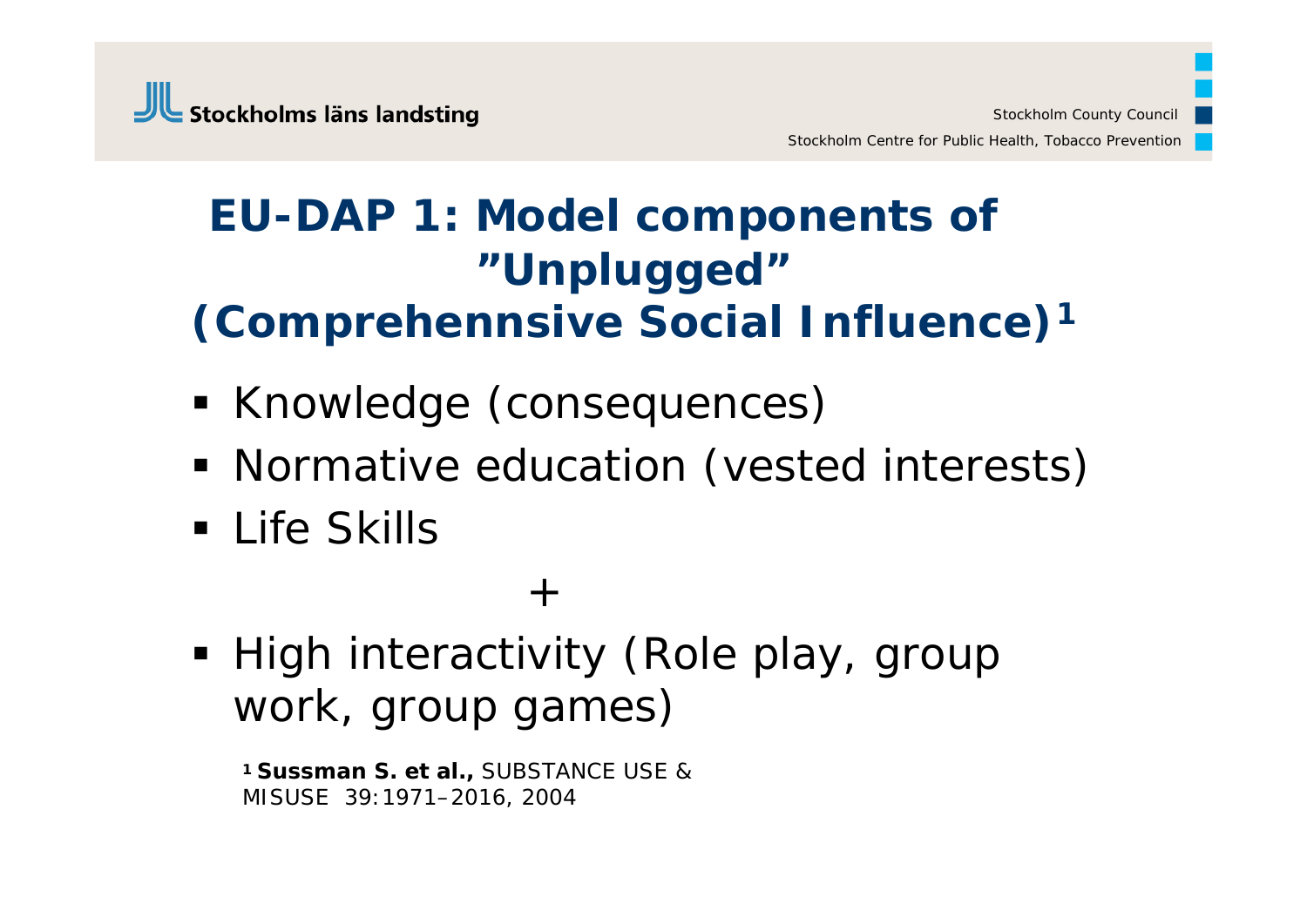## **EU-DAP 1: Involvement of families**

- $\blacksquare$  Three evening workshops for parents (lecture+role-play+ group discussion)
- $\blacksquare$ Experienced conductor
- **At school**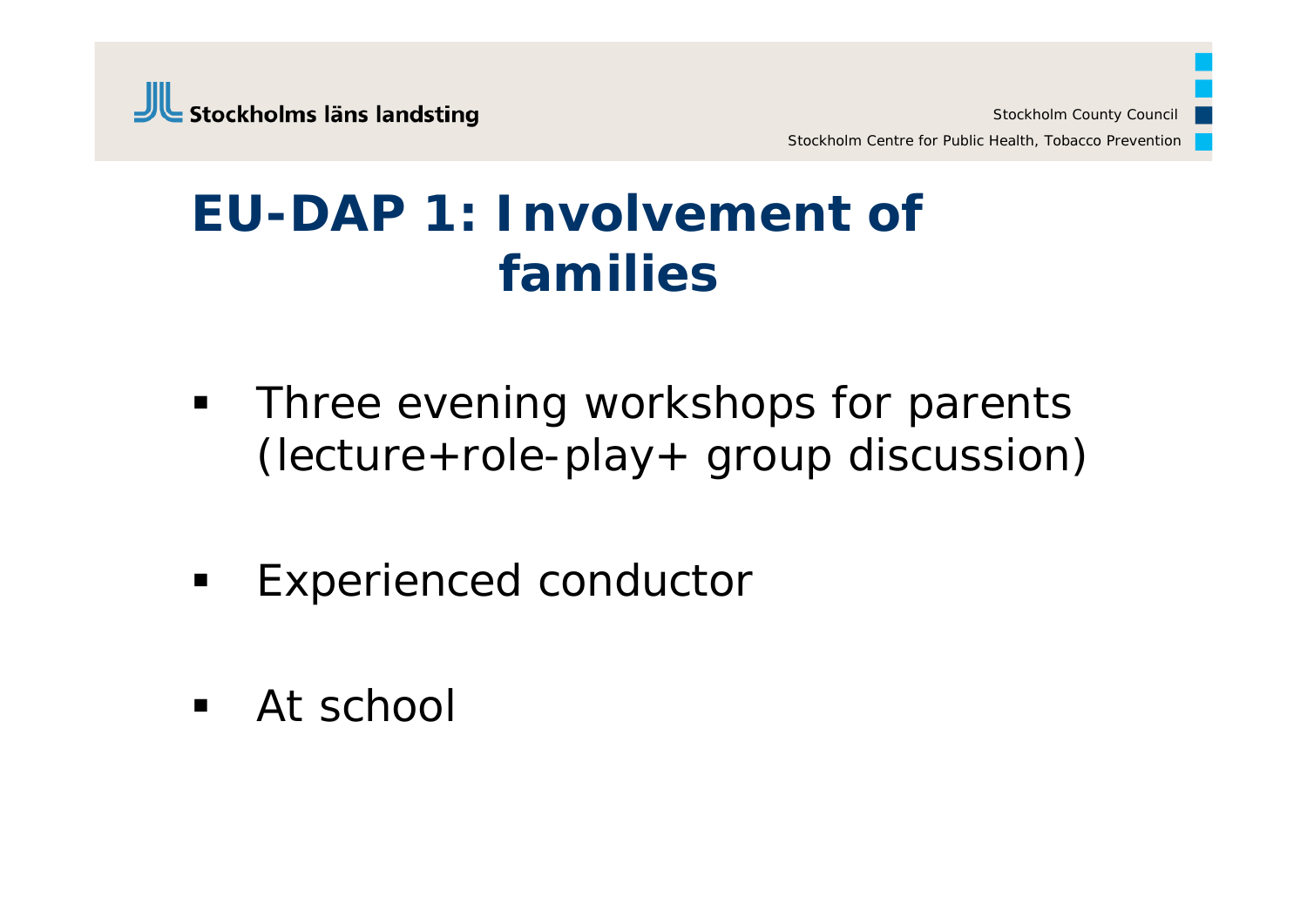# **EU-DAP 1: Involvement of peers (P2P)**

- **Two class-mates to support the** program (elected)
- $\blacksquare$  Debriefing with class at specific time points (7) during the program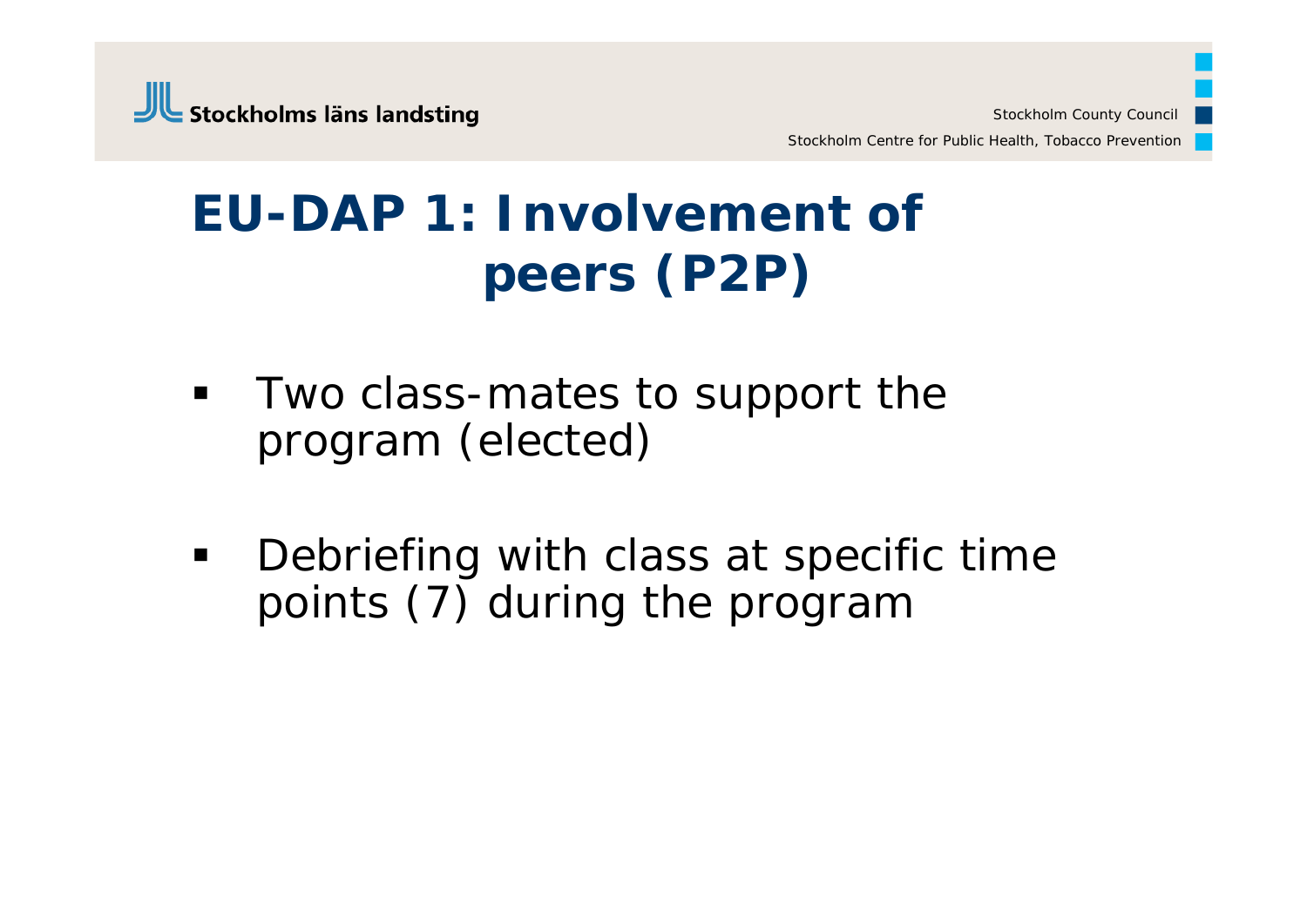Stockholm Centre for Public Health, Tobacco Prevention

## **EU-DAP 1: The study sample at baseline (n=7079)**

| <b>CENTRE</b>       | Nr.             | <b>MEDIAN AGE</b> |
|---------------------|-----------------|-------------------|
|                     | <b>STUDENTS</b> |                   |
| Italy /Turin        | 1660            | 14                |
| Spain/Bilbao        | 429             | 14                |
| <b>Italy Novara</b> | 592             | 14                |
| Germany/Kiel        | 709             | 13                |
| Sweden/Stockholm    | 1033            | 13                |
| Italy/L'Aquila      | 732             | 13                |
| Belgium/Gent        | 858             | 12                |
| Greece/Thessaloniki | 516             | 12                |
| Austria/Vienna      | 550             | 12                |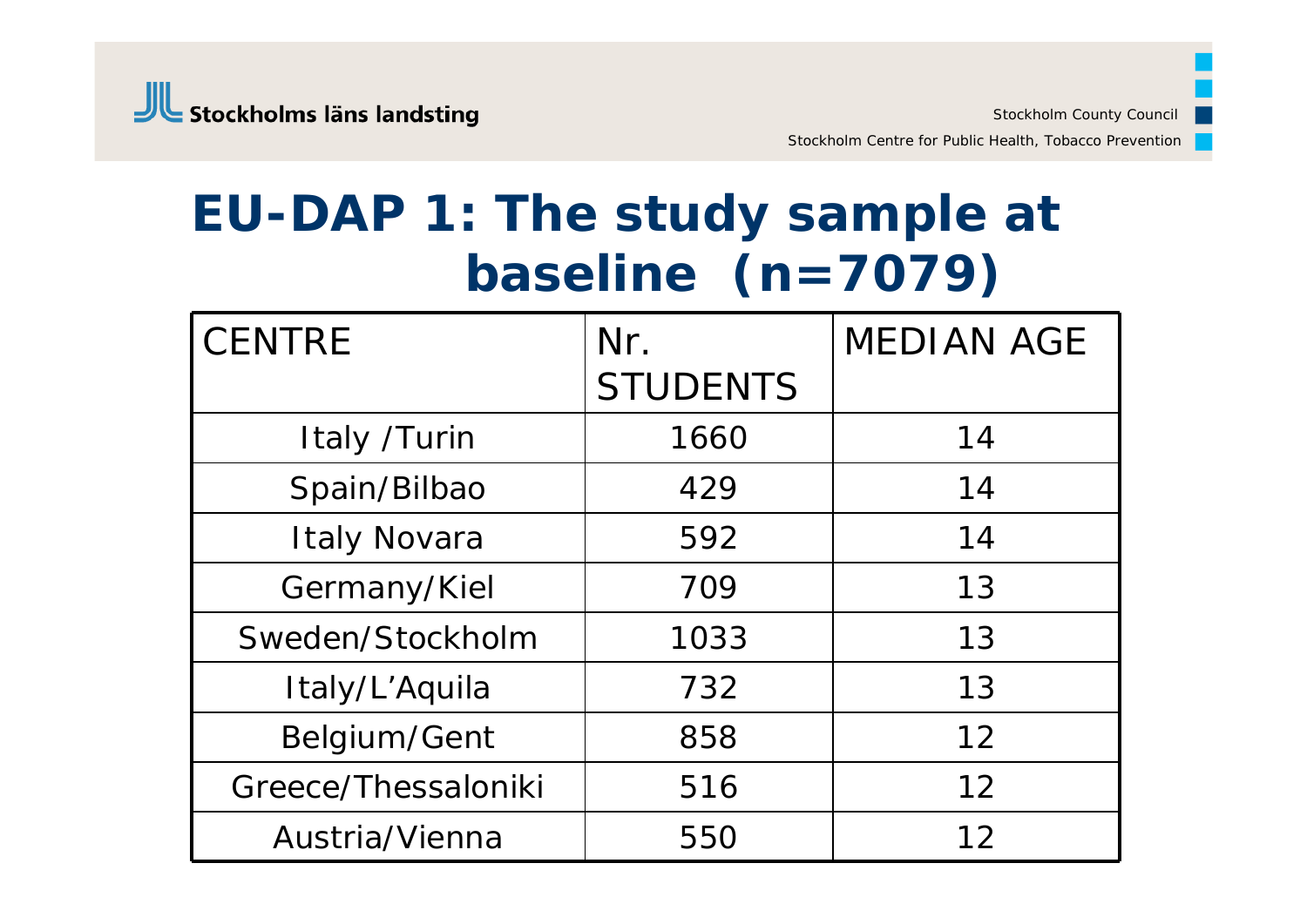## **EU-DAP 1: The study sample at baseline (n=7079)**

#### **Prevalence of lifetime use of substances, by study arm**

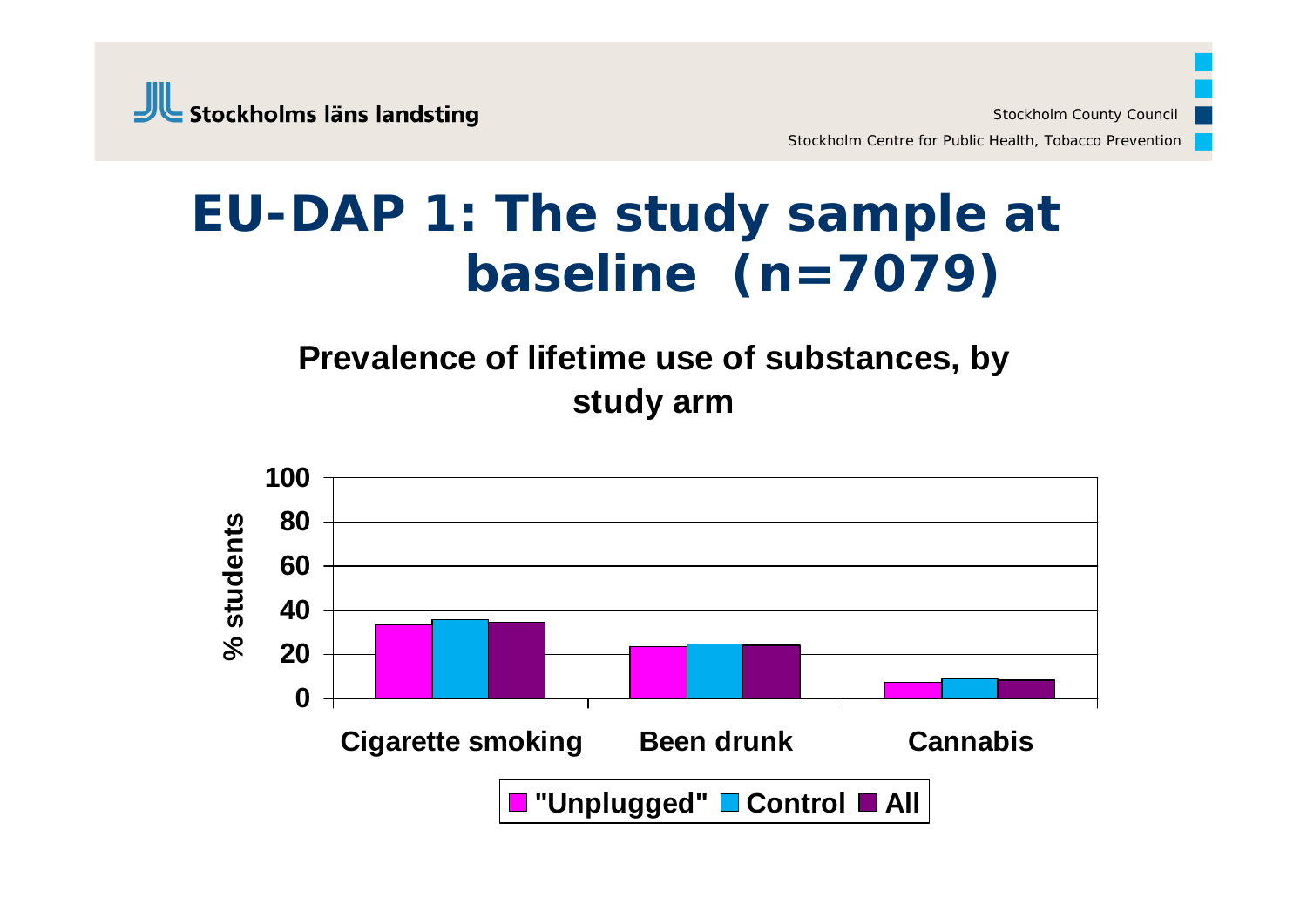### **EU-DAP 1: Program effects (past 30 days use) at 3-months follow-up**

**95% Confidence Interval**

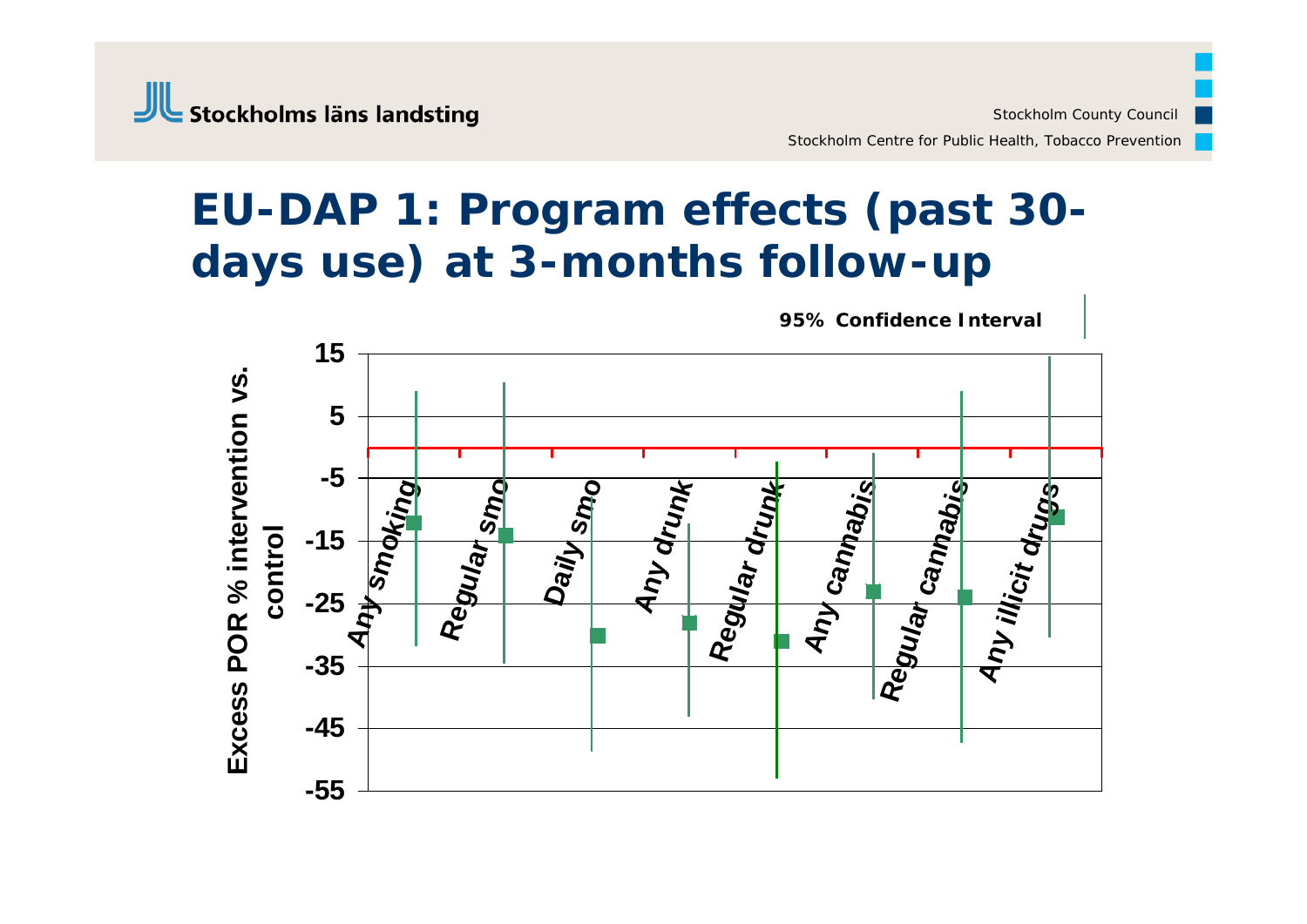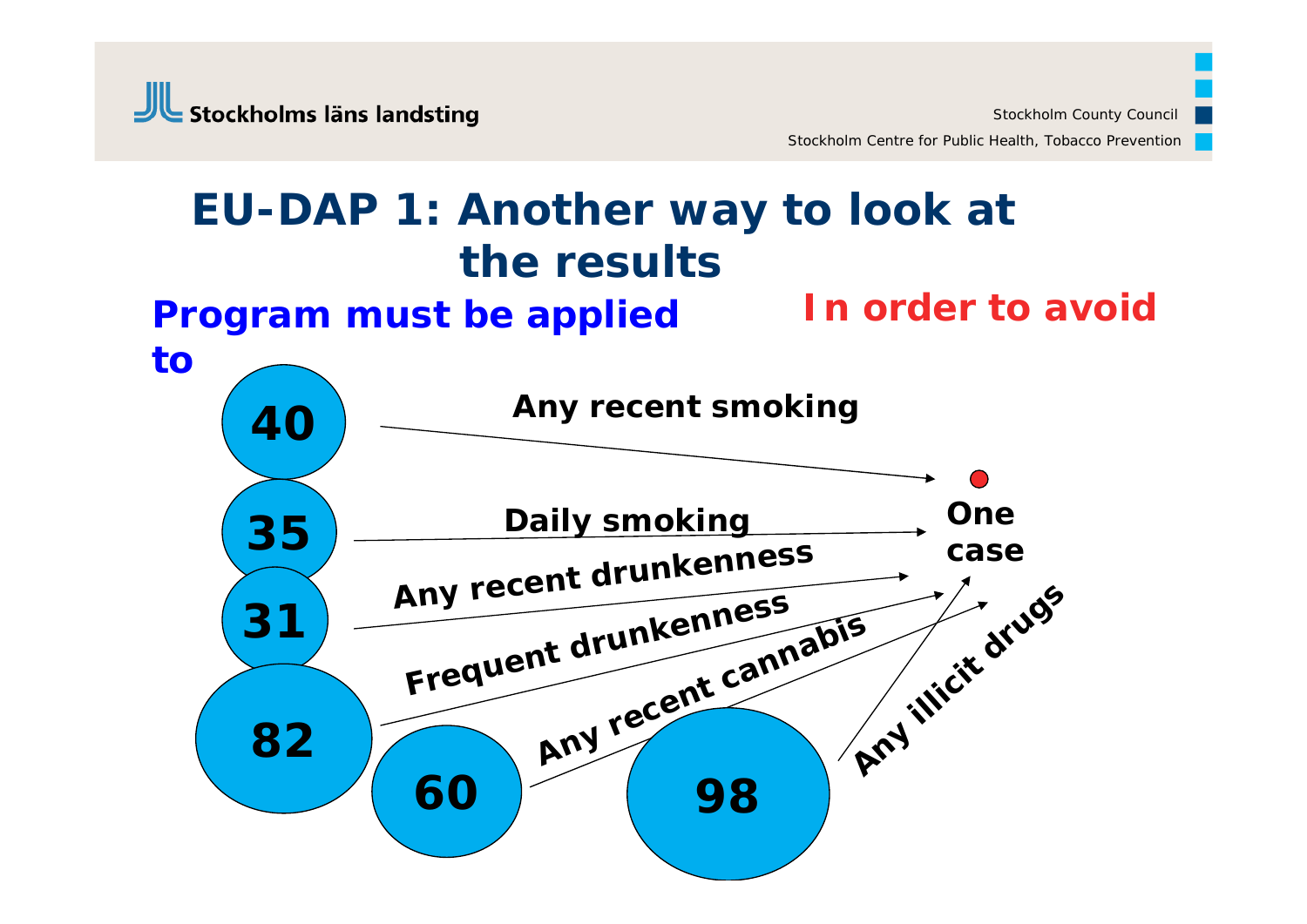#### Stockholms läns landsting

Stockholm Centre for Public Health, Tobacco Prevention

#### **EU-DAP 1: gender differences in program effects, 3-months follow-up**



**Boys Girls**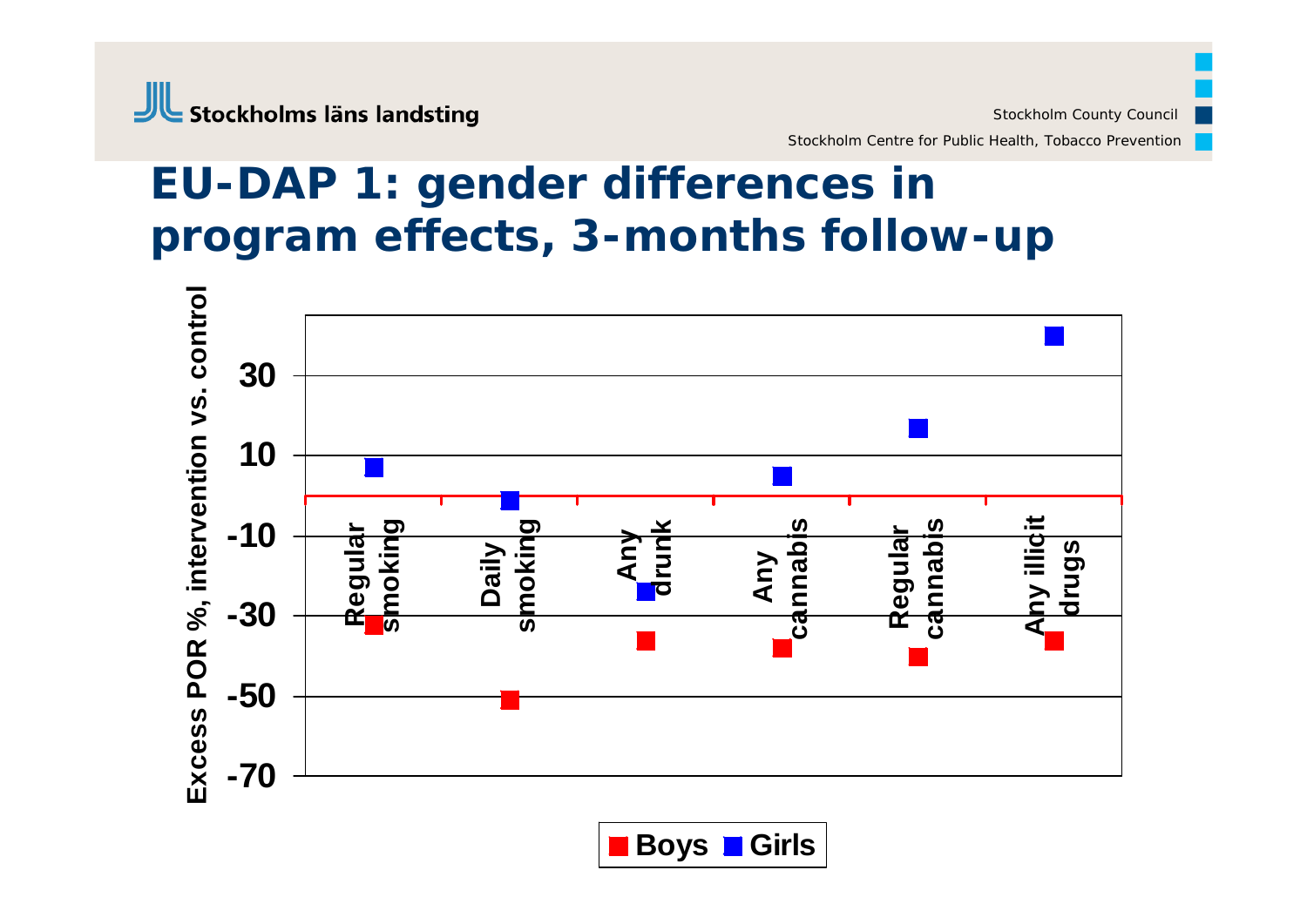### **EU-DAP 1: Did involvement of parents and peers make any difference?**

- No significant effect differences
- **EXA)** Low statistical power to be detected
- **Low level of implementation in all** centres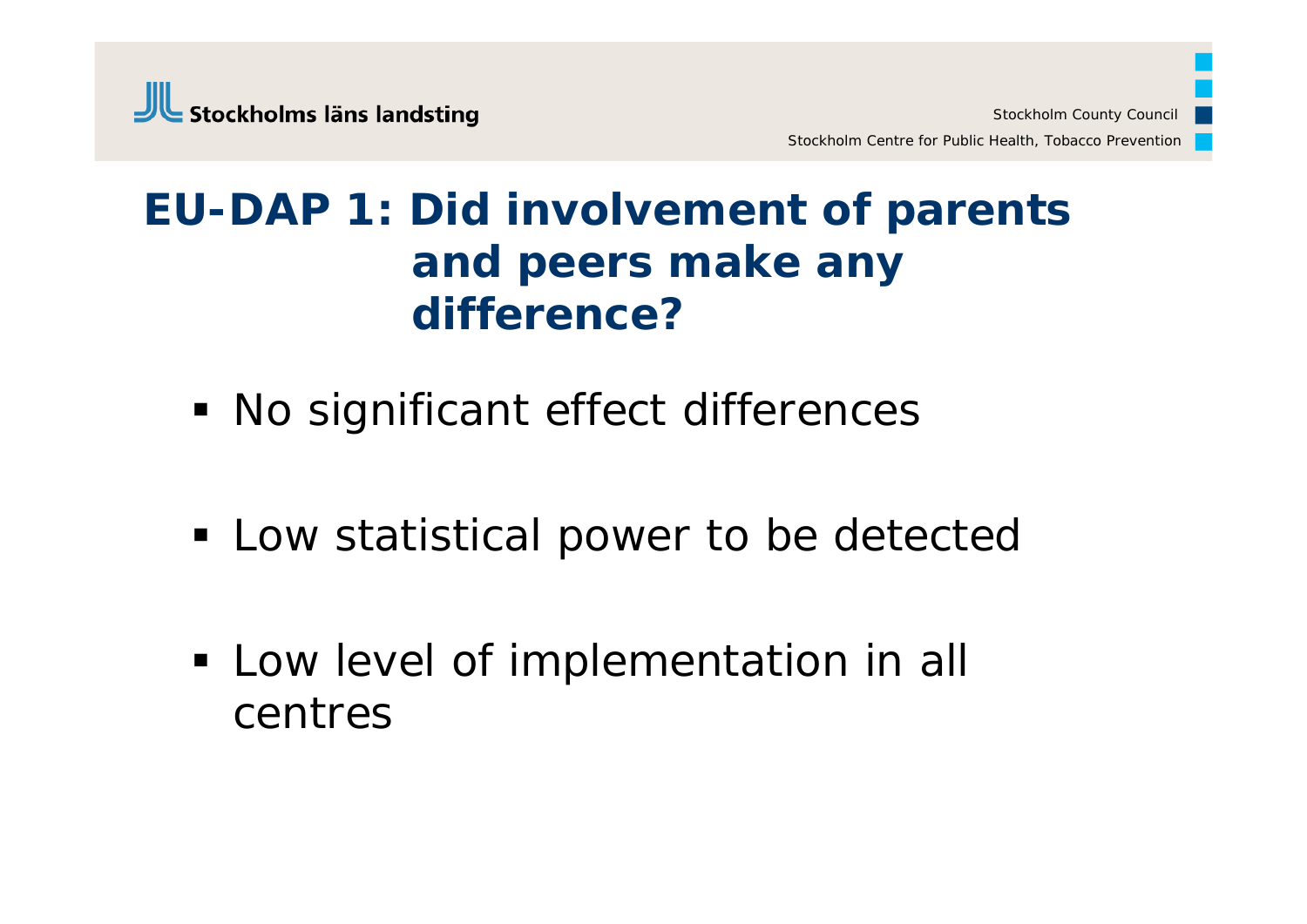

# **EU-DAP 1: Program effects by arm, 3-months follow-up**<br>DAILY CIGARETTES USE in LAST 30Days

[>=20 Times][Q05C\_DAILY]<br>[99] All Countries

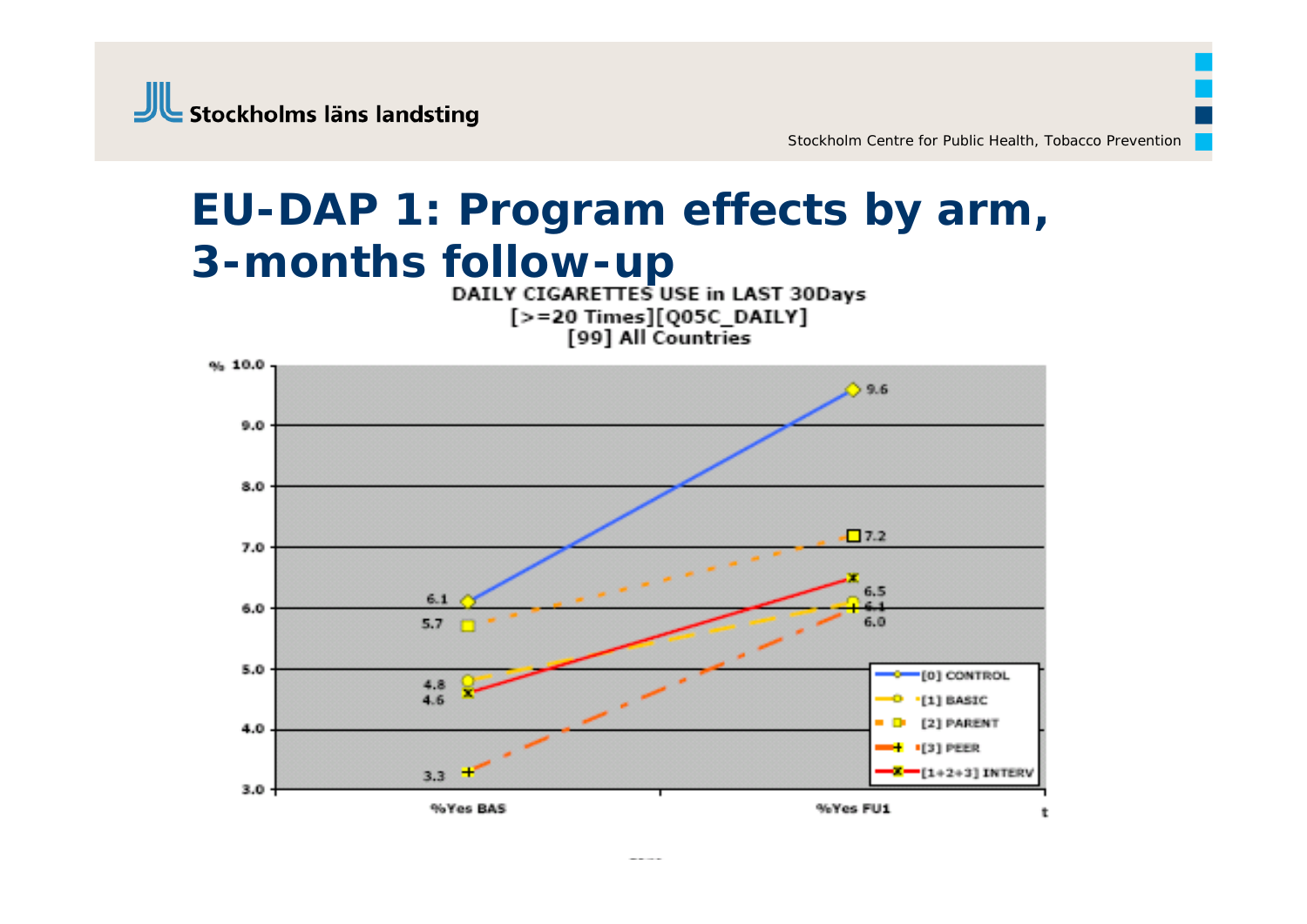## **EU-DAP 1: One-year later….**

- Results substantially confirmed
- **Effect on smoking weaker and no** longer statistically significant
- **Effects on alcohol and illicit drugs as** strong, if not stronger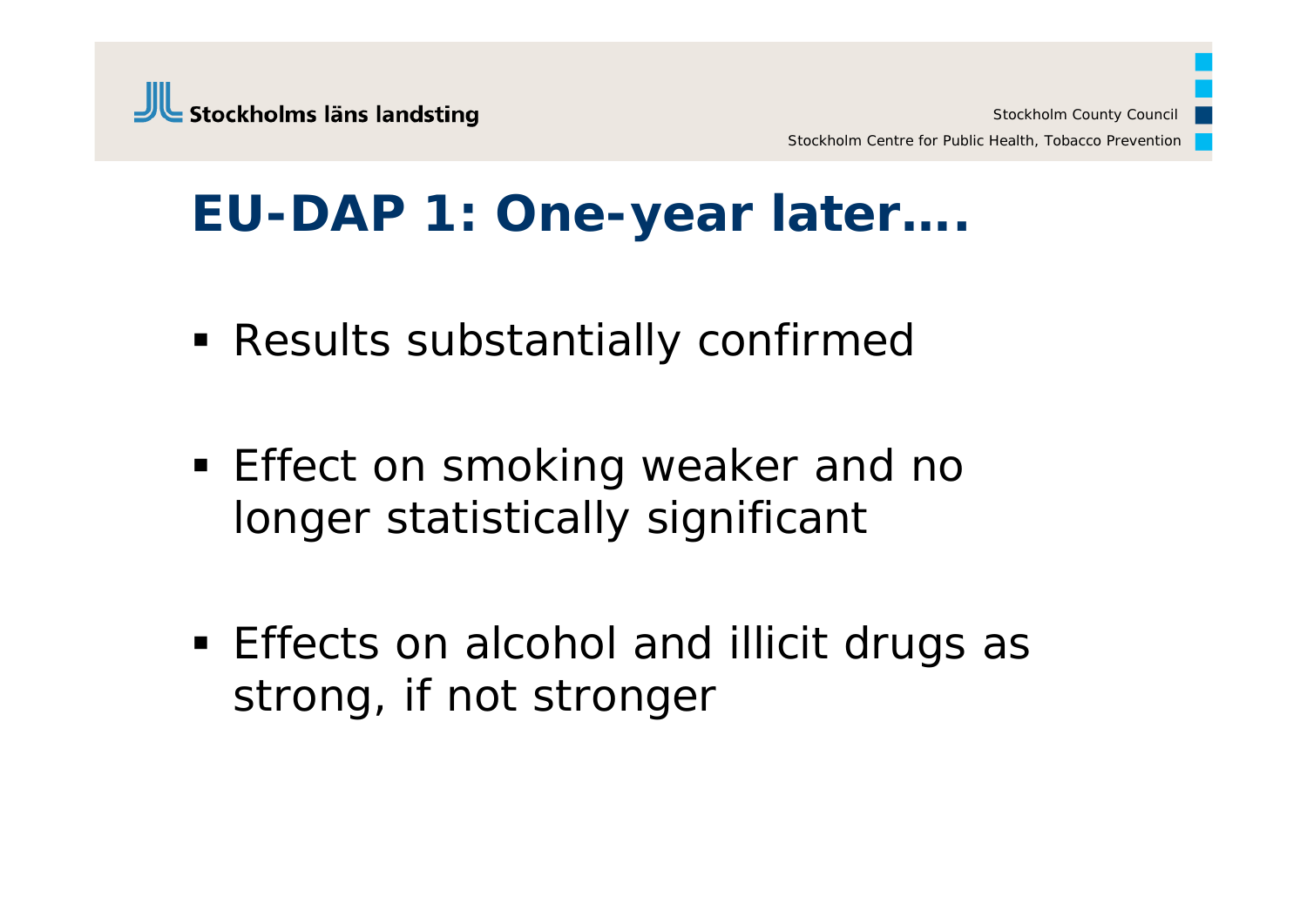#### **EU-DAP 1: Program effects on substance use in the past 30 days, one year follow-up**



**95% Confidence Interval**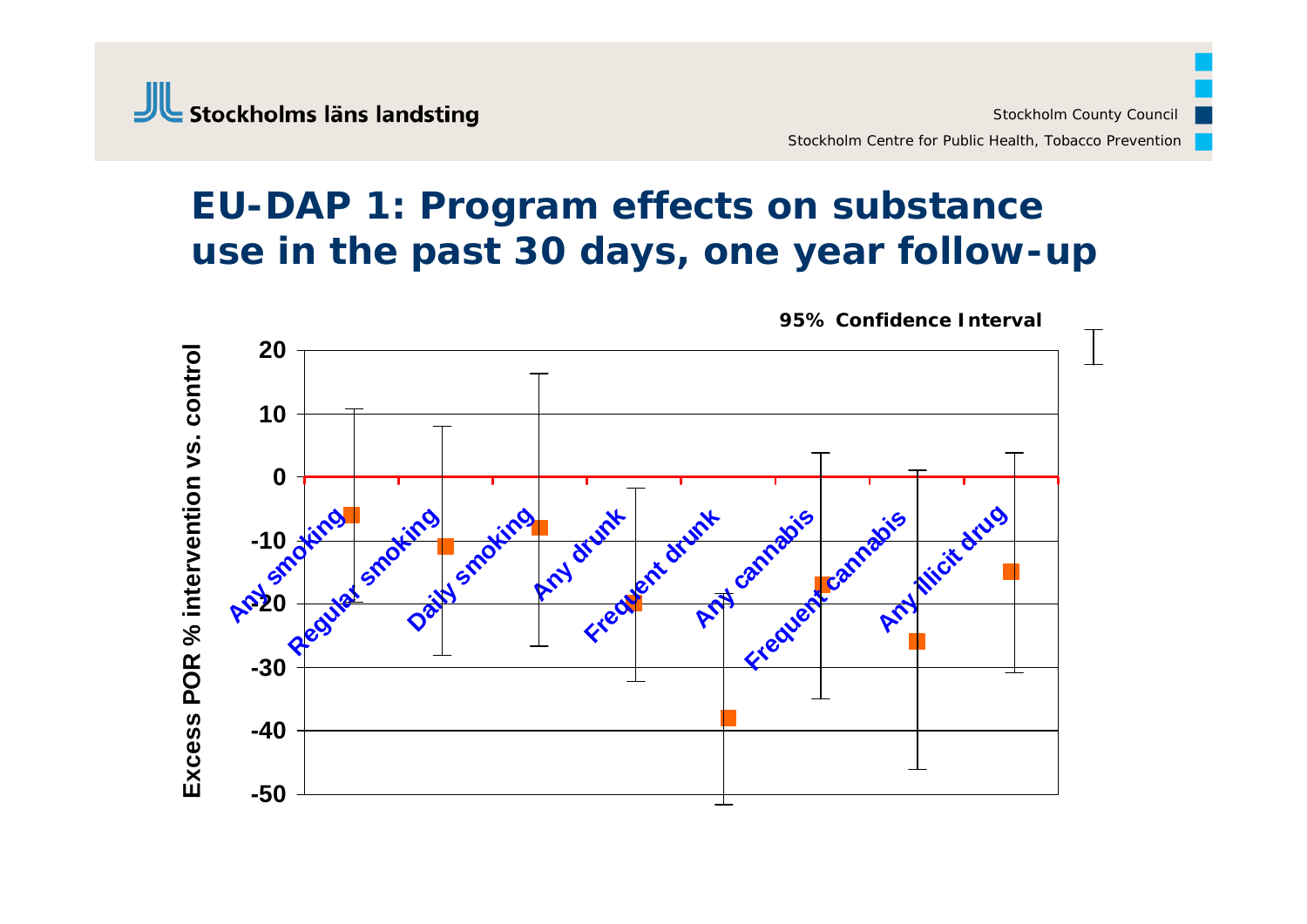# **EU-DAP 1-Process evaluation: what did we learn?**

- **Teachers' training very appreciated**
- Complete program implementation in 57% of classes
- Particular program units were only partially implemented
- Teacher's time a critical factor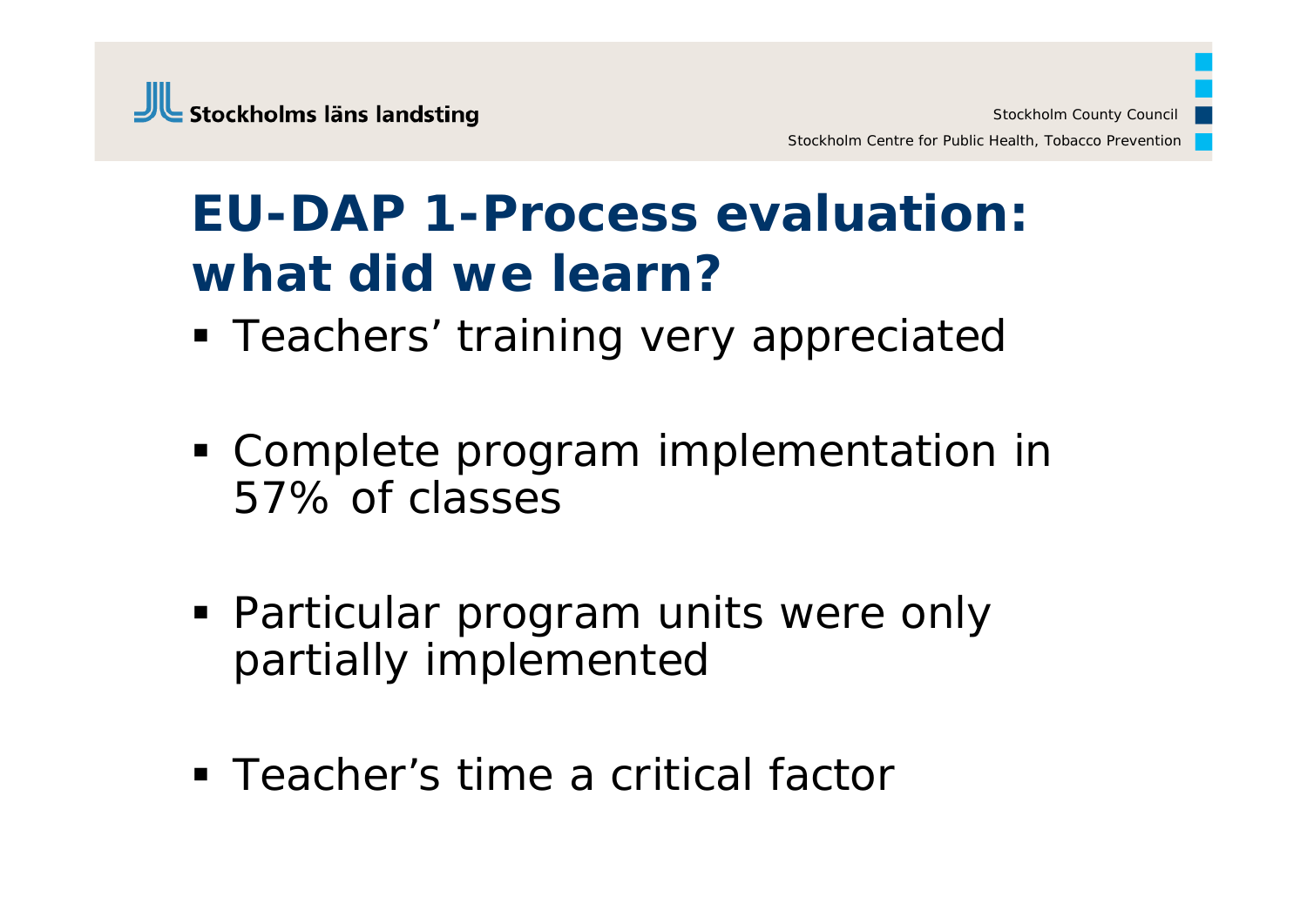# **EU-DAP 1-Process evaluation: what did we learn?**

- Differences between centres not explained by application fidelity...
- **... nor by population rates of substance** use
- Probably explained by diffusion of skillenhancing programs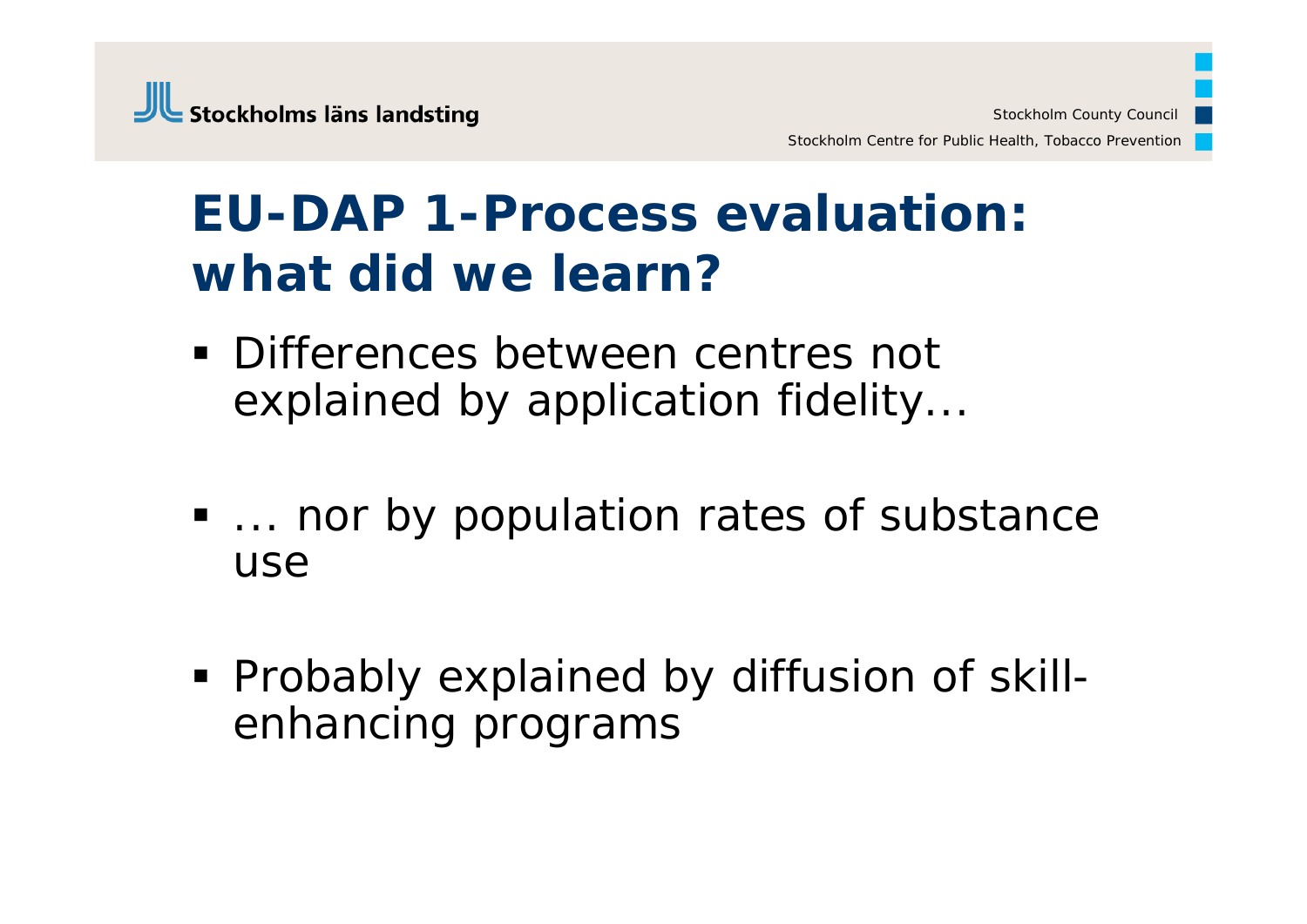# **EU-DAP 1-Process evaluation: what did we learn?**

- Low parental participation
	- 12 parents per seminar
	- < 28% students "coverage"
	- Parental overload?
- Very low implementation of P2P
	- 71% of classes no meetings
	- 8% all meetings
	- **Insufficient task definition/training?**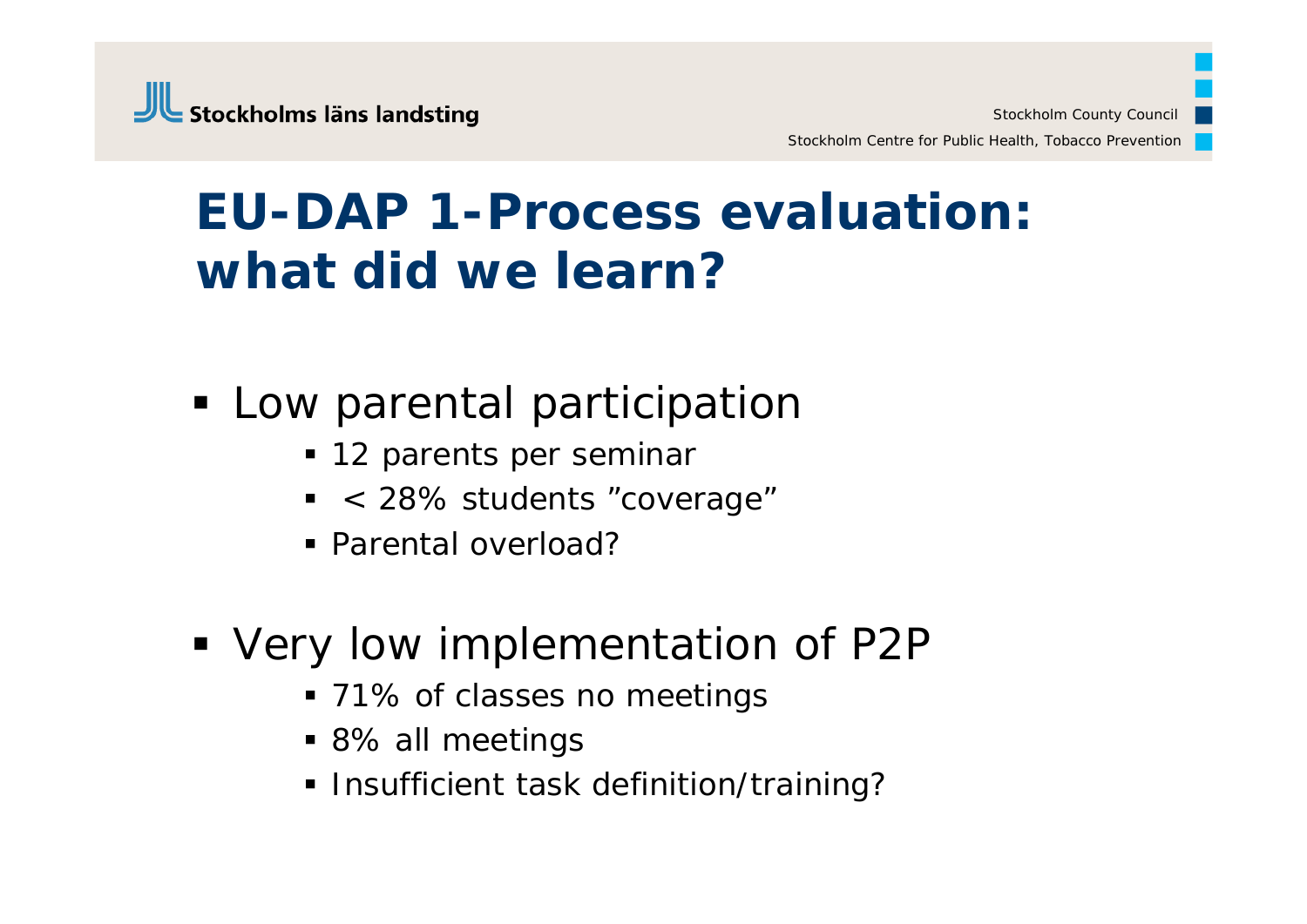## **The EU-DAP lesson:**

- **Structured school drug prevention** curricula are applicable across different socio-cultural contexts
- Comprehensive social influence model effective
- Quality assurance: monitoring program implementation and delivery process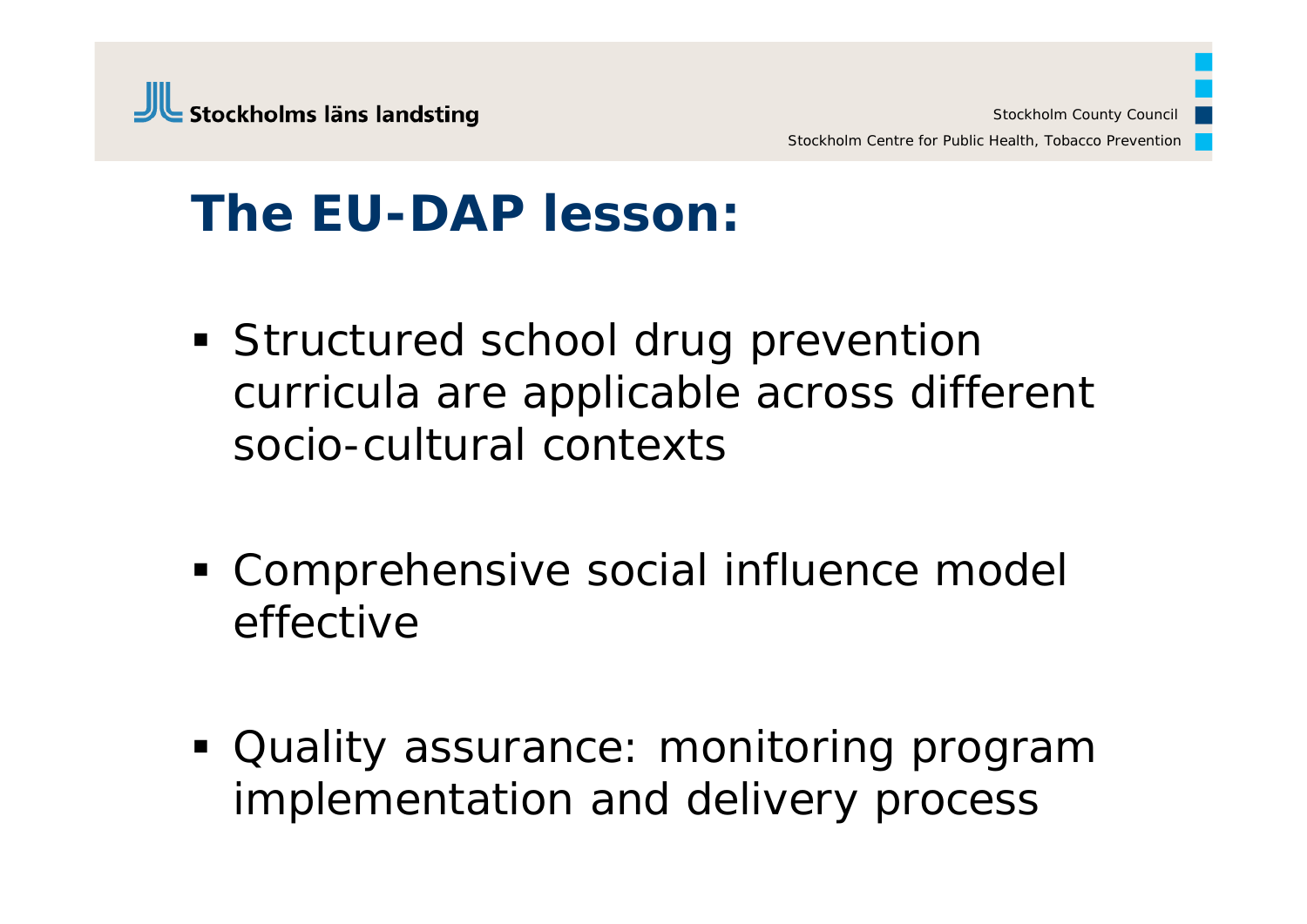## **EU-DAP 2 and the future**

- **"Unplugged" revised and restyled**
- **Model dissemination**
- **Evaluation of the dissemination**